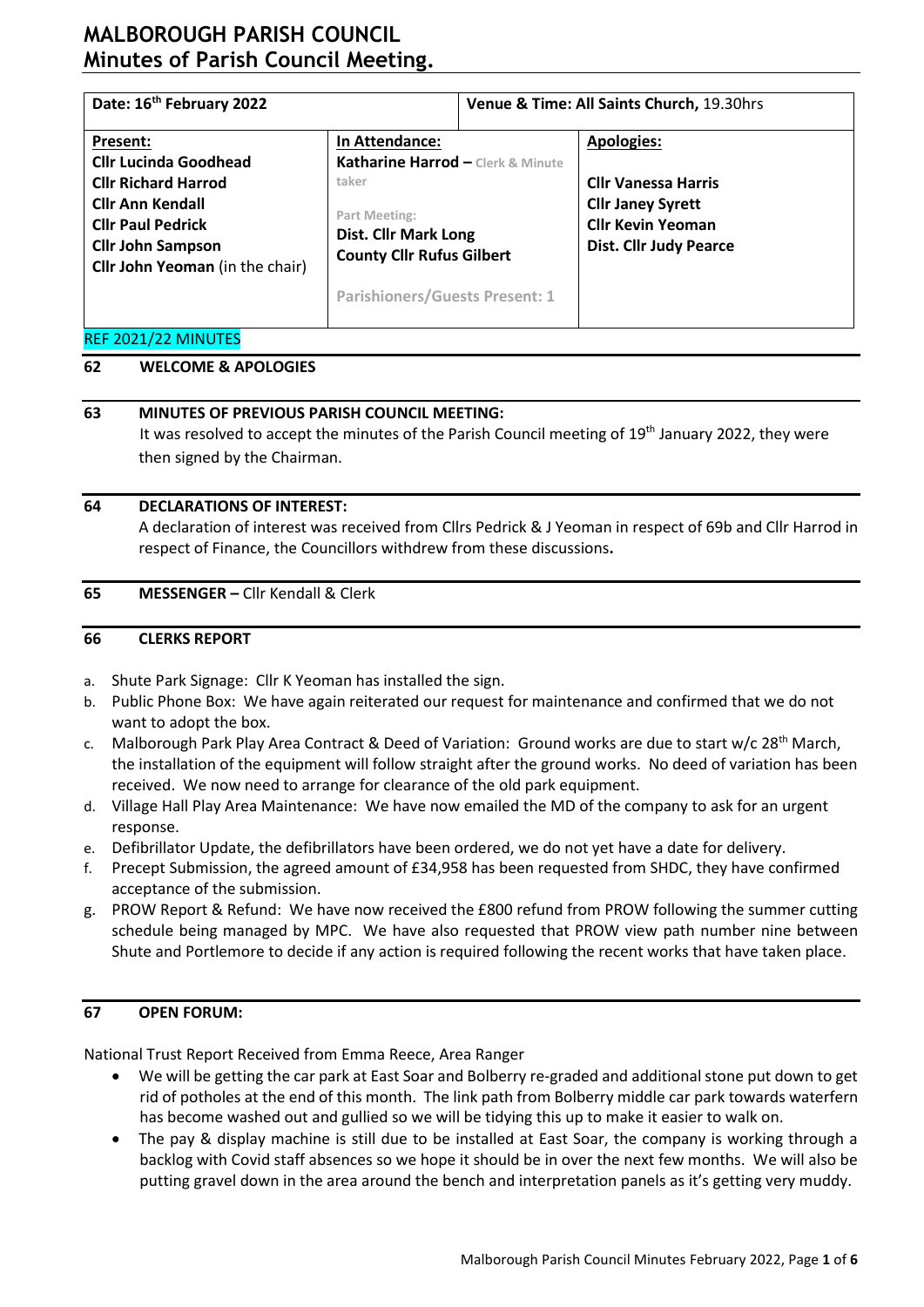# **MALBOROUGH PARISH COUNCIL Minutes of Parish Council Meeting.**

• There have been continued issues with dog chasing and injuring sheep through the Bolt Head to Bolt Tail area, please can owners keep dogs on leads and also remember a lot of the sheep are in lamb so chasing is very damaging to them and their unborn lambs.

A parishioner requested assistance with an application that was discussed at the January meeting. There are discrepancies in the plans, would the Parish Council be prepared to consider objecting to their plans in their current form? Ward Cllr Mark Long advised that if the plans need to be reissued due to the discrepancies the plans would be readvertised to the Parish Council as a statutory consultee.

#### **DEVON COUNTY COUNCIL REPORT:**

**Cllr Rufus Gilbert, Email: [Rufus.Gilbert@devon.gov.uk](mailto:Rufus.Gilbert@devon.gov.uk)**

- Sweetheart Lane is a category 11 road, a report was made regarding inadequate maintenance of the highway as the banks and surrounding foliage needed attention. A landowner has dealt with the issues.
- In respect of vehicles parking on pavements, any issues can be dealt with via either the council writing a letter to the vehicle owner or by providing the information to Highways with a request for enforcement. Photos of any poorly parked vehicles can be provided directly via Cllr Gilbert.
- Higher Town Potholes, Cllr Gilbert advised that Higher Town is in the system to be completely resurfaced. A request will be made to get double yellow lines along Higher Town at the time of the resurfacing.

#### **20MPH Expressions of Interest:**

At a recent Cabinet meeting a resolution was agreed to allow 20mph schemes to be progressed in 22/23 for those communities that request them (Item

With the outcome of our Newton Abbot consultation it is essential that we have a strong indication of community support when we assess requests for 20s. Therefore, we proposed to involve Town and Parish Councils in the application process and invite them to liaise with Elected Members in submitting applications. It is important that every application is supported both by the Town or Parish Council and Elected Member prior to assessment.

To allow for assessment and prioritisation for schemes to be delivered in 22/23 all submissions must be complete by 31<sup>st</sup> March.

### **The Councillors resolved by a majority of 5:1 to submit a request for Collaton Road to be included for assessment as a 20mph zone.**

#### **FARMING.**

- 1. SW has 40% of England's dairy herd.
- 2. Fertilisers are mostly manufactured using oil/gas which will hugely increase farming costs alongside energy prices.
- 3. BPS Basic Payment Scheme. This is gradually reducing over the next four years after Brexit and being replaced by an emphasis on environment.

#### **HIGHWAYS.**

Pot hole reports and repairs are continuing to fall since the Beast from the East winter. The quality of repairs are being affected by a wet November/December.

#### **COUNTY/DEVON DEAL**.

We are awaiting the 'Levelling Up White Paper' due out from government in February.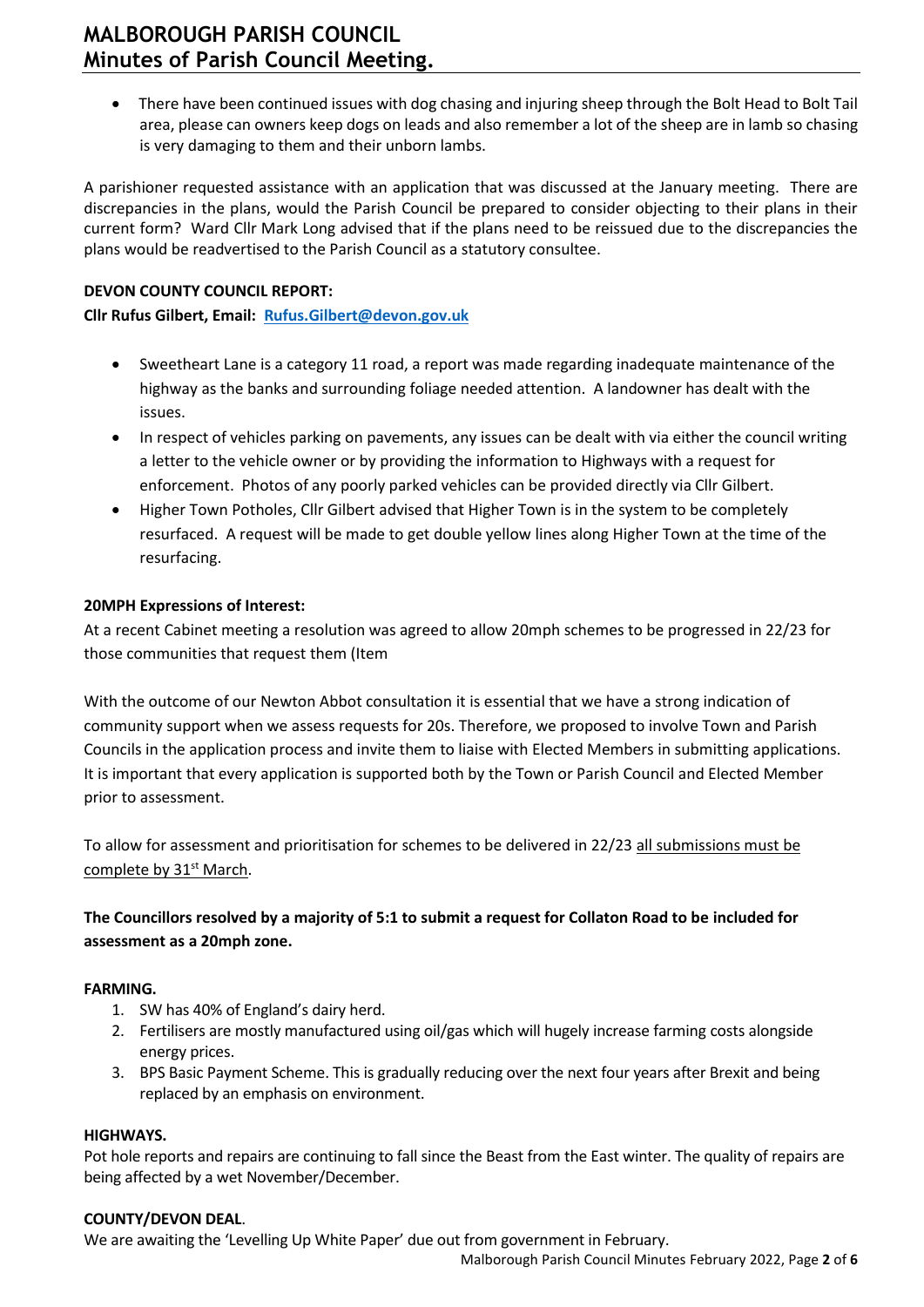Devon does not support a local government reorganisation or Mayoral system. Thinking is to establish a (non) Mayoral Combined Authority for Devon, which will be tailored to the needs of places, bringing decisions closer to the people.

### **REPORT IT:**

Members of the public are requested to report all Highways issues through the Highways Website, enabling faster assessment of problem areas which can then be added to the repair/maintenance schedules. You can report potholes, overgrown vegetation, defective signs/lighting and much more.

**<https://www.devon.gov.uk/roadsandtransport/report-a-problem/>**

**Cllr Gilbert left the meeting.**

#### **DISTRICT COUNCILLOR REPORTS:**

### **Email Cllr Judy Pearce: [cllr.judy.pearce@southhams.gov.uk](file:///C:/Users/katha/Downloads/cllr.judy.pearce@southhams.gov.uk) Email Cllr Mark Long: [cllr.mark.long@southhams.gov.uk](mailto:cllr.mark.long@southhams.gov.uk)**

- 1. Devon County council, Plymouth City Council, Torbay Council and the District Councils have been officially accepted for one of the nine county deals in respect of devolution. Full details are awaited.
- 2. In connection with the above, a Housing task force is being set up following the declaration of a housing crisis in the South Hams and across Devon. The various authorities aim to work together and, with one voice, go to central government in Westminster and get something done about it.
- 3. SHDC came  $13<sup>th</sup>$  in the country for their climate change action plans, this is a superb achievement.
- 4. Re the waste service, information is still awaited from FCC re the recommencement of the brown bin service. It is hoped they will be in position to start it again in March 2022.
- 5. Downsizing incentive: There is a grant offer of up to £5,000 for people living social housing who would like to downsize.
- 6. A new scheme, the step-on grant, will be created to help people in rented social housing step up from rented to shared ownership housing. Making best use of the existing housing stock is one of the most efficient ways to get as many people/families as possible in the right type of house.
- 7. Business Rates on second homes are being changed. From April 2023, second homeowners will have to submit evidence if they want to remain on business rates, those without the required proof will be returned to the payment of council tax.
- 8. SHDC Have been awarded monies for Omicron grants. The majority of businesses who qualify will receive a maximum payment of £3k with some large businesses receiving up to £6k. SHDC have already contacted previous grant recipients to advise if they qualify. The Government have recently advised if holiday homes are going to apply for the grant, they will have to provide clear evidence that they have been trading as such.

As at January 2022 payments from the Omicron grant have totalled £1,024,750.

- 9. The Government have announced a Council Tax cut of £150 for those properties in bands A-D. Further details will be forthcoming from SHDC.
- 10. Balanced budget proposals have now been published with £200k set aside to initiate community composting schemes, several parishes already have these (South Brent is a good example) and they work very well. Any scheme of this nature would be run and managed by the parish.
- 11. The AONB role could be expanded, proposals were announced in January to strengthen the powers and resources currently available. This again highlights the importance of the AONB and could see the AONBs as a statutory consultee in respect of planning. There is a 12 Week consultation currently being undertaken, please see the Government website for full information.
- 12. Archaeological discoveries of megafauna have been made at Sherford. A number of rare and significant discoveries have been made including well preserved remains of woolly mammoth, woolly rhinoceros, wolf, hyena, horse, reindeer, mountain hare and red fox.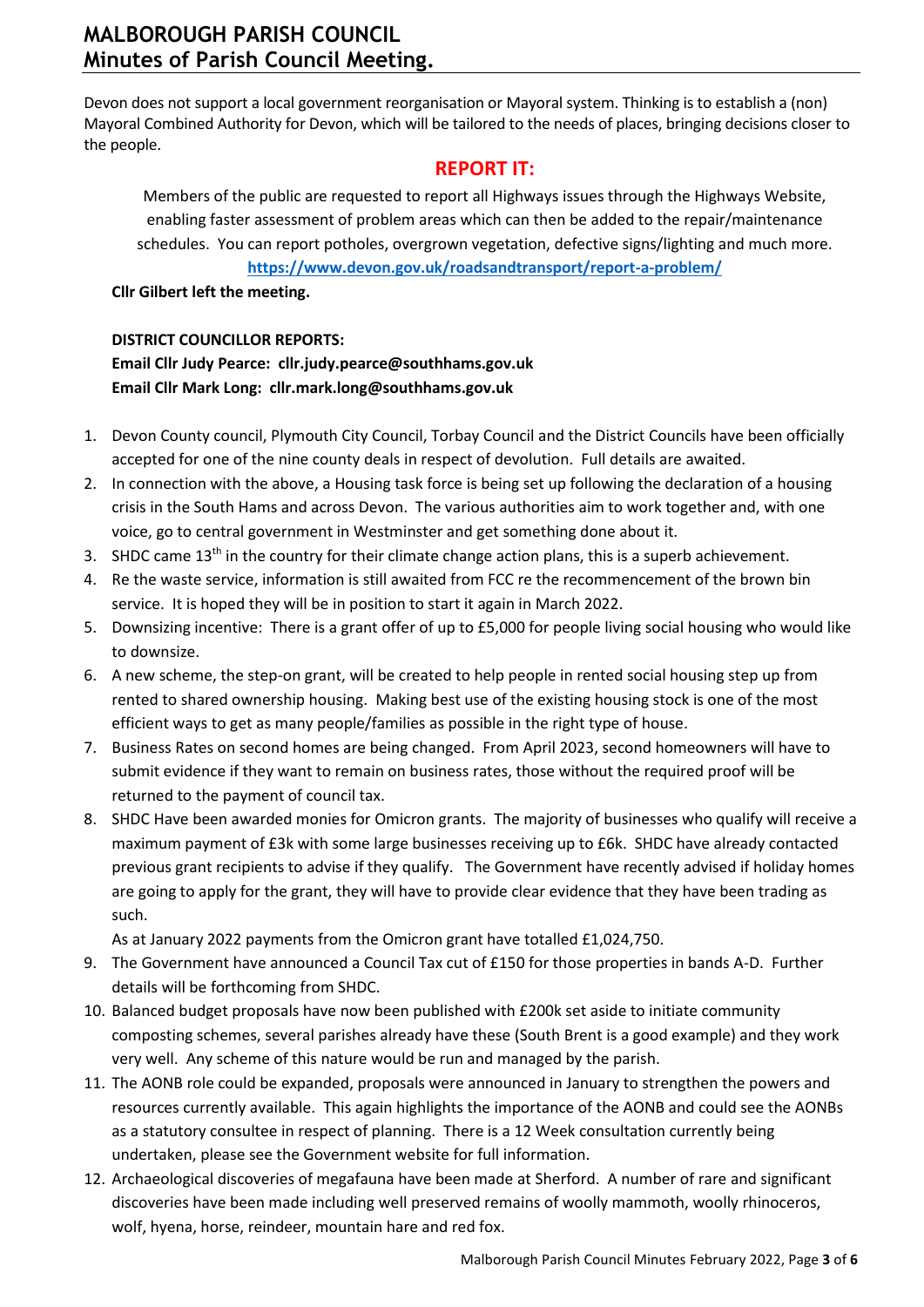# **It takes two minutes to report a problem, please help keep our community beautiful.**

### **<https://apps.southhams.gov.uk/webreportit>**

Abandoned Vehicle, Damaged or Full Dog Bin, Damaged/Full Litter Bin, Damaged/Full Recycling Bank, Dead Animal, Dirty Beach, Fly Tipping, Litter/Dog Mess, Planning Breach, Stray Dogs, AND MORE…

#### **68 PLANNING:**

- **a. Applications** received by the Parish Council and under discussion and consideration for the last period. Any recommendation by the Parish Council to the Planning Department is noted after the application details. Those without comment remain under discussion.
- 1. 4711/21/HHO & 4712/21/LBC, The Cottage, Chapel Lane, New access gateway. **MPC Support.**
- 2. 0329/22/HHO, Charnwood, resubmission of 3845/21/HHO, alterations to existing building. **MPC Conditional Support.**
- 3. Kingsbridge, West Alvington, Churchstow Neighbourhood Plan Consultation Reg 16. **MPC Support.**

**NOTE: When providing a response to applications, the Malborough Neighbourhood Plan will be referenced.**

#### **b. Decisions:**

- 1. 4329/21/HHO, 1 Shute Park, alterations & extension. **No Decision**
- 2. 4050/21/HHO, Country Life, alterations & modifications. **Conditional Approval**
- 3. 4459/21/HHO, Daisy Cottage, replacement porch & first floor extension. **Withdrawn**
- 4. 4674/21/FUL, The Shippens, establishment of a sustainable farm house. **No Decision**
- 5. 4216/21/HHO, 106 Cumber Close, new front porch & rear extension. **Conditional Approval**
- 6. 4768/21/HHO, 4 Alma Terrace, alterations including single storey extension to rear. **No Decision**
- 7. 4676/21/VPO, Alston Gate, modification of S106 affordable housing. **No Decision**
- 8. APPEAL NOTIFICATION: 4207/20/FUL, Land South of Shute Park. **No Decision**
- 9. 4067/21/HHO, Chestnut Folly, external staircase/slide, relocation of roof terrace. **No Decision**
- 10. 1557/21/VAR, Alston Gate, Removal condition 1, variation of conditions 2,5 & 6. **No Decision**
- 11. 1558/21/VAR, Alston Gate, Remove condition 2, variation of conditions 3,9,10,11 & 16. **No Decision**
- 12. 3235/21/FUL, Harwood Farm, New Residential Dwelling. **No Decision.**

#### **c. Enforcement issues:**

Please note that the Enforcement Lists are confidential and issues concerning Enforcement cannot be discussed at a public meeting.

South Hams District Council are responsible for the enforcement of all planning breaches, the Parish Council have no authority to deal with issues of this nature.

Please will all parishioners continue to report full details of any violations that do not adhere to the original application for which permission was granted. ALL violations can be reported to Enforcement via [www.southhams.gov.uk/article/3043/Report-a-Planning-Breach](http://www.southhams.gov.uk/article/3043/Report-a-Planning-Breach)

#### **69 BUSINESS TO BE DISCUSSED:**

a) Platinum Jubilee:

It was resolved to order official mugs for the jubilee event to be given to the Primary School children.

We posted to social media to ask what the parish would like to do and received only two responses, one for music from every decade the Queen has been on the throne and a second requesting a big street party suggesting the Village Hall as the venue.

All Saints Church will have an event running over the four-day period and have asked if MPC would like to provide a flower arrangement. Cllr Kendall will provide a flower arrangement for the church. The primary school are holding an event for the children in May as this coincides with their 150<sup>th</sup> anniversary.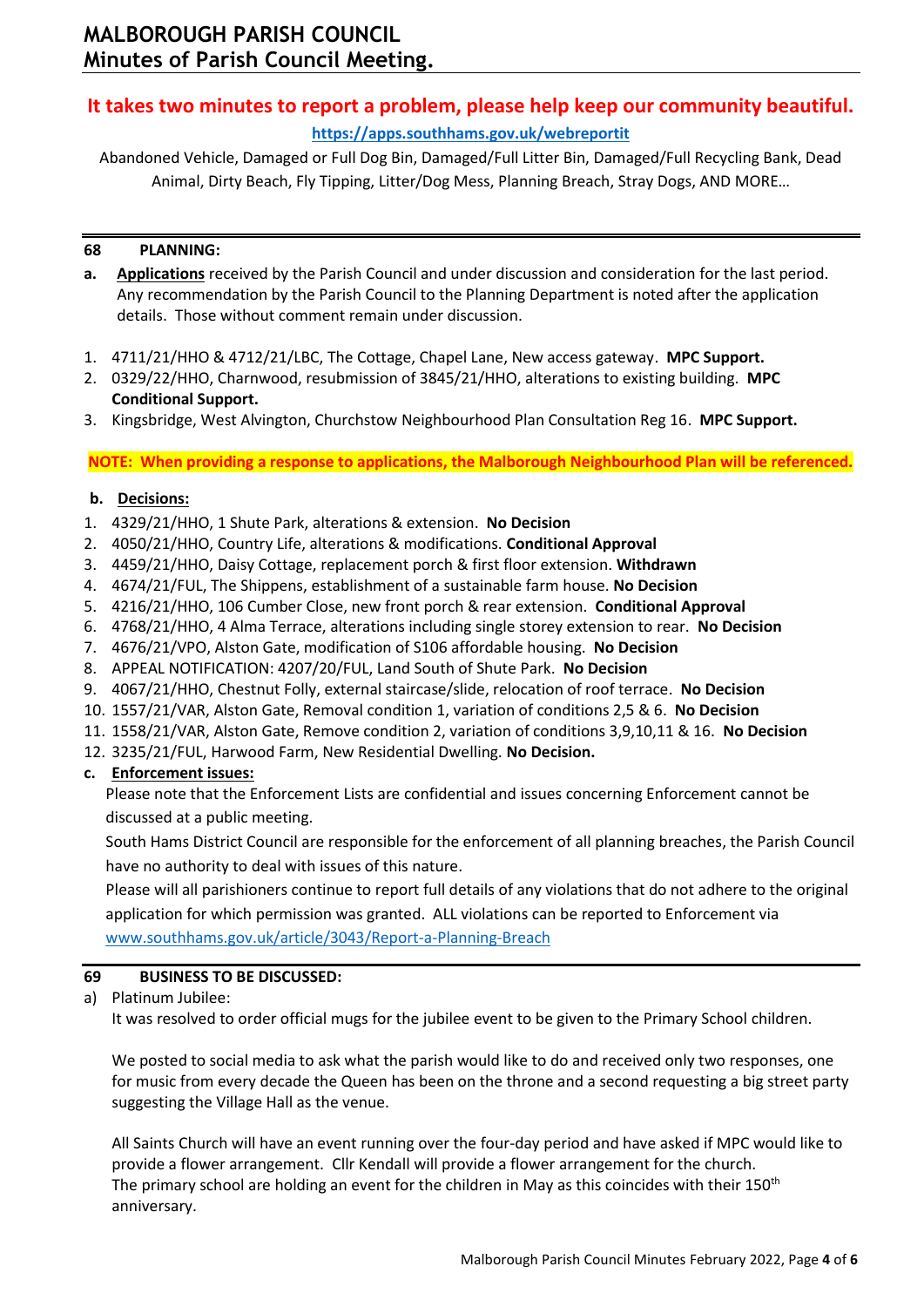The village hall is unable to be used between  $3^{\text{rd}} - 5^{\text{th}}$  June as it is booked for a wedding although it could be used on the Sunday afternoon. A beacon could be arranged for the Thursday evening. We also have the option of an official opening of the Platinum Jubilee Play Area over the weekend.

Unfortunately, there has been a lack of people volunteering to assist with an event. If no one comes forward, nothing will be organised!

The council invite people to attend the March meeting to agree the type of event that could take place and how it can be organised.



- b) Allocation of donations to local charities/organisations. It was resolved to donate the specified amounts to the following organisations: Hope Cove Lifeboat £600, Royal Voluntary Service £150, Citizens Advice Bureau £150.
- c) Climate Emergency: No representative was in attendance from the SMASH sub-committee to request funding for the forthcoming fair, as such no funding could be approved. Due to non-compliance of the sub-committee with the requirements expected of them by Malborough Parish Council an agenda item will be added to the March agenda to discuss the future of the subcommittee. As this is a joint venture with South Huish, they will be advised of the agenda item. SMASH Minutes of February meeting see Appendix B.
- d) Village Hall Update including contracts for works, Village Hall Minutes are available one month in arrears on the parish website.
	- 1. Following a lengthy tender process where we contacted numerous companies to request costings for works in connection with the Village Hall Car Park, we have now received one quote. It was resolved to approve works to the area at a cost of £8,800, the contract was awarded to Jeremy Harris Building Services.
	- 2. It was resolved to request a local contractor to remove hedging and clear the land along the side of the pavilion where the new access path is due to be created.
- e) Monthly Checks: Defibrillators, Skate Park, Play Area, Toilets & 3 Utilities Meters. All checks complete.

### **70 FINANCE & GOVERNANCE:**

a) The accounts for 2021/22 month 11 were received, shown as APPENDIX A**.** A mandate sheet and transaction record were produced and signed in respect of all payments:

**Accounts to pay** – Clerks Salary & HMRC, Malborough Garden Services Burial Ground £144 and Village Hall £249.99, Nick Walker Printing £340, Source for Business Water Public Toilets £112.35, Squire Heavy Duty Padlock £26.99, Hire of Kirby Haye Room £25,

**Payments were also approved for** SWASFT Defibrillator Payment £6,000, Martin Pears Engineering £15.36, Tindle Newspapers Advert £156.24, G Allen £17.83